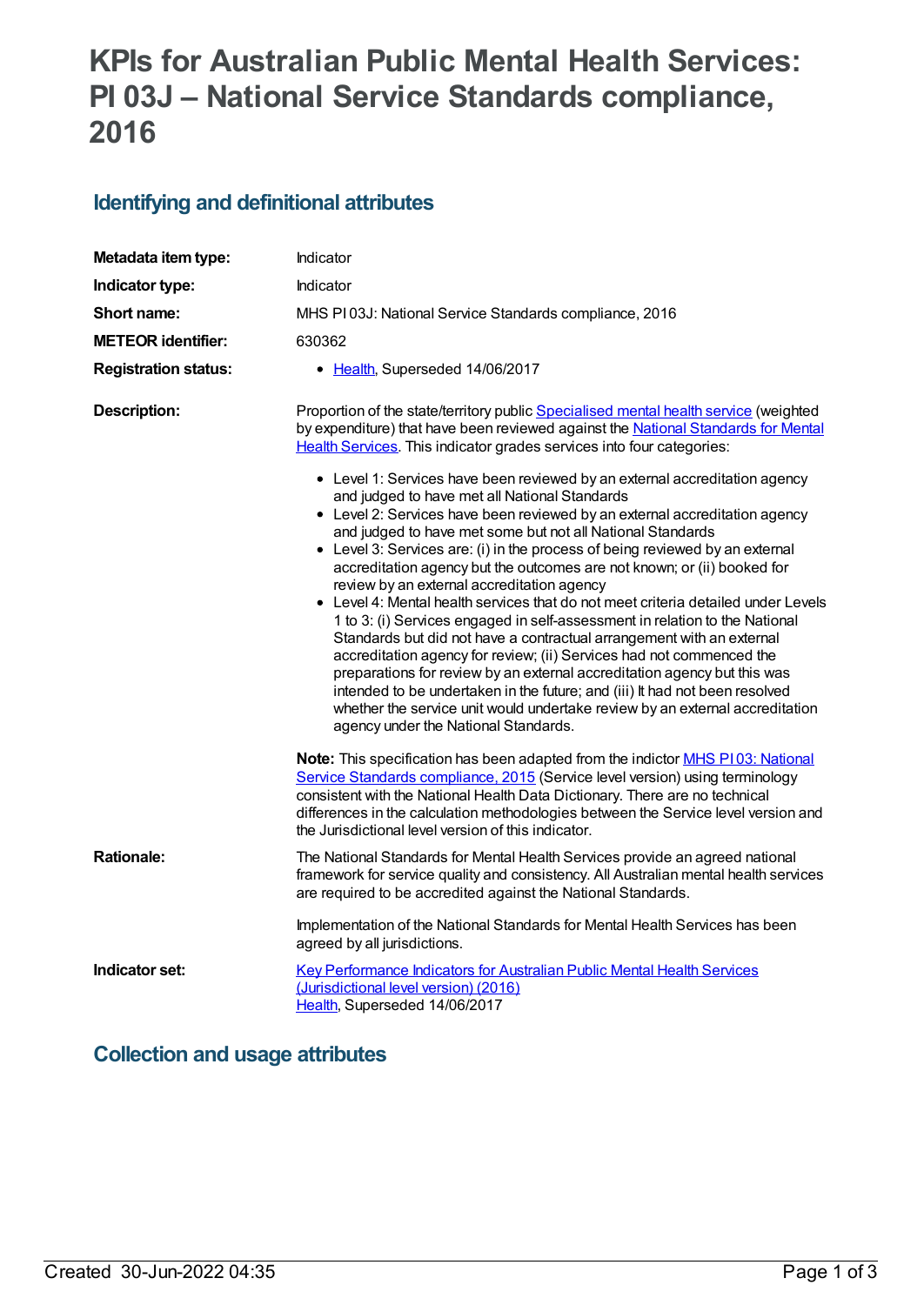| <b>Computation description:</b> | Coverage/Scope:                                                                                                                                                                                                                                                                                                                                                                                                                                                                                                                                                                                                                                                        |
|---------------------------------|------------------------------------------------------------------------------------------------------------------------------------------------------------------------------------------------------------------------------------------------------------------------------------------------------------------------------------------------------------------------------------------------------------------------------------------------------------------------------------------------------------------------------------------------------------------------------------------------------------------------------------------------------------------------|
|                                 | State/territory specialised public mental health services, in-scope for reporting<br>defined by the Mental Health Establishments National Minimum Data Set (NMDS),<br>with the following exceptions:                                                                                                                                                                                                                                                                                                                                                                                                                                                                   |
|                                 | • aged care residential services subject to Australian Government residential<br>aged care reporting and service standards requirements;<br>• private hospital service units in receipt of government funding where the<br>National Standards for Mental Health Services do not apply;<br>• non-government operated residential mental health care services.                                                                                                                                                                                                                                                                                                           |
|                                 | Methodology:                                                                                                                                                                                                                                                                                                                                                                                                                                                                                                                                                                                                                                                           |
|                                 | • Reference period for 2016 performance reporting: 2013-14<br>• Recurrent costs include costs directly attributable to specialised mental health<br>services plus a proportional share of overhead costs (indirect expenditure).<br>Cost data for this indicator are based on gross recurrent expenditure as<br>compiled by state/territory data providers according to the specifications of<br>the Mental Health Establishments NMDS. As such, it is subject to the<br>concepts, definitions and costing methodology developed for the NMDS.<br>• Expenditure on service units reaching each of the four levels are to be<br>summed when calculating each numerator. |
| <b>Computation:</b>             | (Numerator + Denominator) x 100                                                                                                                                                                                                                                                                                                                                                                                                                                                                                                                                                                                                                                        |
|                                 | Calculated separately for each level                                                                                                                                                                                                                                                                                                                                                                                                                                                                                                                                                                                                                                   |
| <b>Numerator:</b>               | Total expenditure on specialised public mental health services that meet the<br>definition of level X where X is the level at which the indicator is being measured<br>(either Level 1, Level 2, Level 3 or Level 4).                                                                                                                                                                                                                                                                                                                                                                                                                                                  |
| <b>Numerator data elements:</b> | <b>Data Element / Data Set-</b>                                                                                                                                                                                                                                                                                                                                                                                                                                                                                                                                                                                                                                        |
|                                 | Data Element                                                                                                                                                                                                                                                                                                                                                                                                                                                                                                                                                                                                                                                           |
|                                 | Specialised mental health service unit total apportioned expenditure                                                                                                                                                                                                                                                                                                                                                                                                                                                                                                                                                                                                   |
|                                 | <b>NMDS/DSS</b>                                                                                                                                                                                                                                                                                                                                                                                                                                                                                                                                                                                                                                                        |
|                                 | (derived from) Mental Health Establishments NMDS 2013-14                                                                                                                                                                                                                                                                                                                                                                                                                                                                                                                                                                                                               |
|                                 | Data Element / Data Set                                                                                                                                                                                                                                                                                                                                                                                                                                                                                                                                                                                                                                                |
|                                 | <u>Specialised mental health service unit—implementation of National standards</u><br>for mental health services status, code N                                                                                                                                                                                                                                                                                                                                                                                                                                                                                                                                        |
|                                 | NMDS / DSS                                                                                                                                                                                                                                                                                                                                                                                                                                                                                                                                                                                                                                                             |
|                                 | Mental health establishments NMDS 2013-14                                                                                                                                                                                                                                                                                                                                                                                                                                                                                                                                                                                                                              |
|                                 | Guide for use                                                                                                                                                                                                                                                                                                                                                                                                                                                                                                                                                                                                                                                          |
|                                 | Mapping of levels to Mental Health Establishments (MHE) NMDS codes as<br>follows:                                                                                                                                                                                                                                                                                                                                                                                                                                                                                                                                                                                      |
|                                 | Level 1: MHE code 1;                                                                                                                                                                                                                                                                                                                                                                                                                                                                                                                                                                                                                                                   |
|                                 | Level 2: MHE code 2;                                                                                                                                                                                                                                                                                                                                                                                                                                                                                                                                                                                                                                                   |
|                                 | Level 3: MHE codes 3-4;                                                                                                                                                                                                                                                                                                                                                                                                                                                                                                                                                                                                                                                |
|                                 | Level 4: MHE codes 5-7.                                                                                                                                                                                                                                                                                                                                                                                                                                                                                                                                                                                                                                                |
|                                 |                                                                                                                                                                                                                                                                                                                                                                                                                                                                                                                                                                                                                                                                        |
|                                 | Expenditure for services that meet MHE Code 8 should be excluded from the<br>calculation of this indicator (both numerator and denominator).                                                                                                                                                                                                                                                                                                                                                                                                                                                                                                                           |